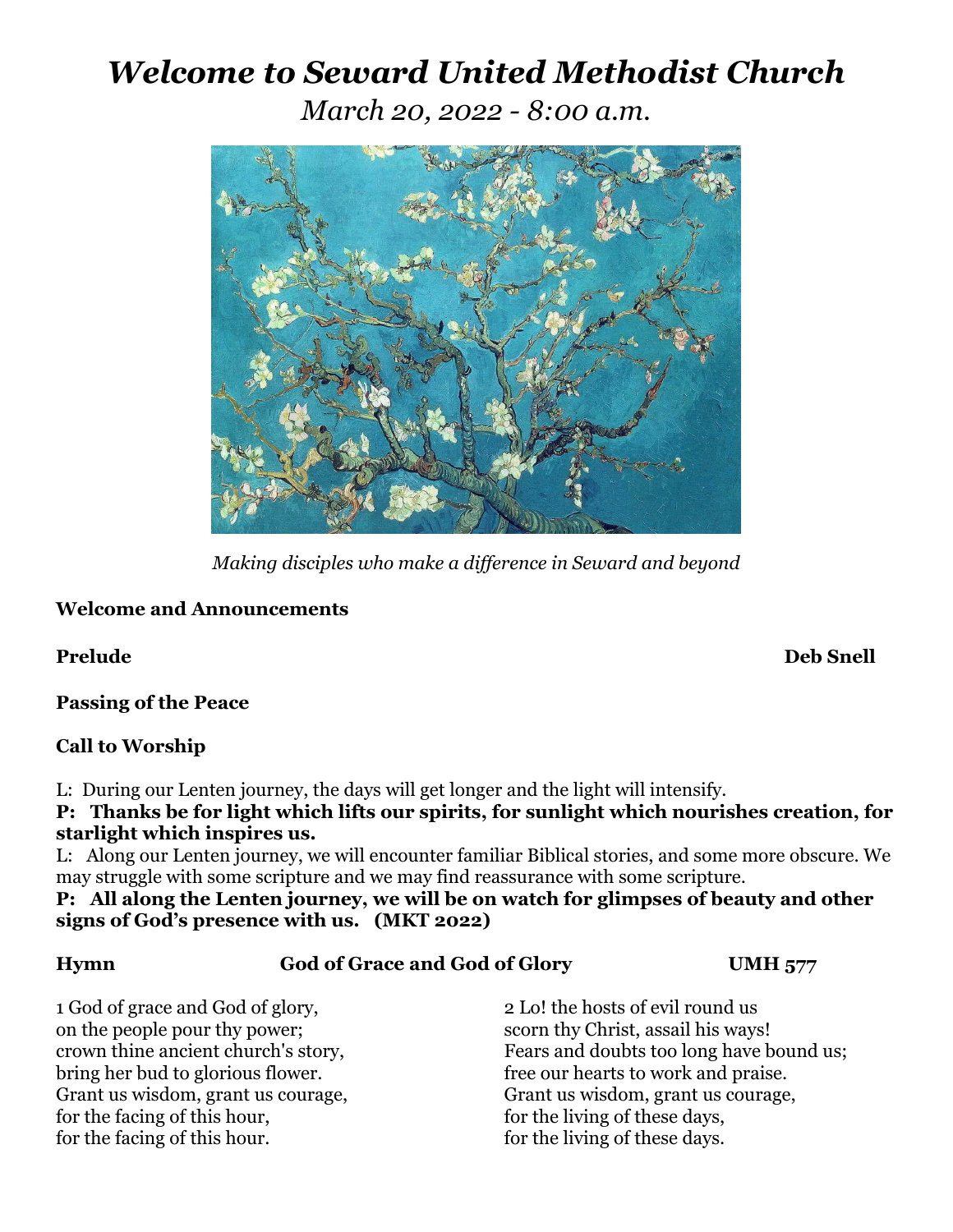3 Cure thy children's warring madness, 4 Save us from weak resignation bend our pride to thy control; to the evils we deplore; shame our wanton, selfish gladness,<br>  $let the search for thy solution$ <br>  $let the search for thy solution$ <br>  $be our glory even more.$ 

rich in things and poor in soul. Grant us wisdom, grant us courage, Grant us wisdom, grant us courage, lest we miss thy kingdom's goal, serving thee whom we adore, lest we miss thy kingdom's goal serving thee whom we adore.

## **Common Prayer (in unison)**

Holy One, you surround us with your love and grace, even as you surrounded Jesus with your love and grace during his ministry and as he turned toward Jerusalem. Keep us open to your Word revealed in familiar and also unexpected ways. During this Lenten season, may the gospel stories and the art of Van Gogh help to deepen our faith and our commitment to follow Jesus. Amen. (MKT 2022)

# **Children's Time Rev. Dr. Mary Kay Totty**

# **Scripture Lesson: Luke 13:6-9**

"6 Then he told this parable: "A man had a fig tree planted in his vineyard; and he came looking for fruit on it and found none. 7 So he said to the gardener, 'See here! For three years I have come looking for fruit on this fig tree, and still I find none. Cut it down! Why should it be wasting the soil?' 8 He replied, 'Sir, let it alone for one more year, until I dig around it and put manure on it. 9 If it bears fruit next year, well and good; but if not, you can cut it down.'"

| <b>Hymn</b>                                                                                                                                                        | <b>Softly and Tenderly Jesus is Calling</b>                                                                                                                            | <b>UMH 348</b> |
|--------------------------------------------------------------------------------------------------------------------------------------------------------------------|------------------------------------------------------------------------------------------------------------------------------------------------------------------------|----------------|
| 1 Softly and tenderly Jesus is calling,<br>calling for you and for me;<br>see, on the portals he's waiting and watching,<br>watching for you and for me. [Refrain] | 2 Why should we tarry when Jesus is pleading<br>pleading for you and for me?<br>Why should we linger and heed not his mercies<br>mercies for you and for me? [Refrain] |                |
| Refrain:<br>Come home, come home;<br>you who are weary come home;<br>earnestly, tenderly, Jesus is calling,<br>calling, O sinner, come home!                       | 4 O for the wonderful love he has promise<br>promised for you and for me!<br>Though we have sinned, he has mercy and pardon,<br>pardon for you and for me. [Refrain]   |                |

### **Sermon Fruitfulness…figs anyone? JoEllen Axthelm**

# **The Prayers of the People**

*Please share your joys or concerns at the microphone or in the comments on Facebook or by texting us at 402-810-8900.*

| <b>Prayer Hymn</b> | For the Fruits of This Creation | <b>UMH 97</b>              |
|--------------------|---------------------------------|----------------------------|
|                    |                                 | Tune: AR HYD Y NOS UMH 688 |

1. For the fruits of this creation, thanks be to God; for good gifts to every nation, thanks be to God; for the plowing, sowing, reaping, silent growth while we are sleeping, future needs in earth's safekeeping, thanks be to God.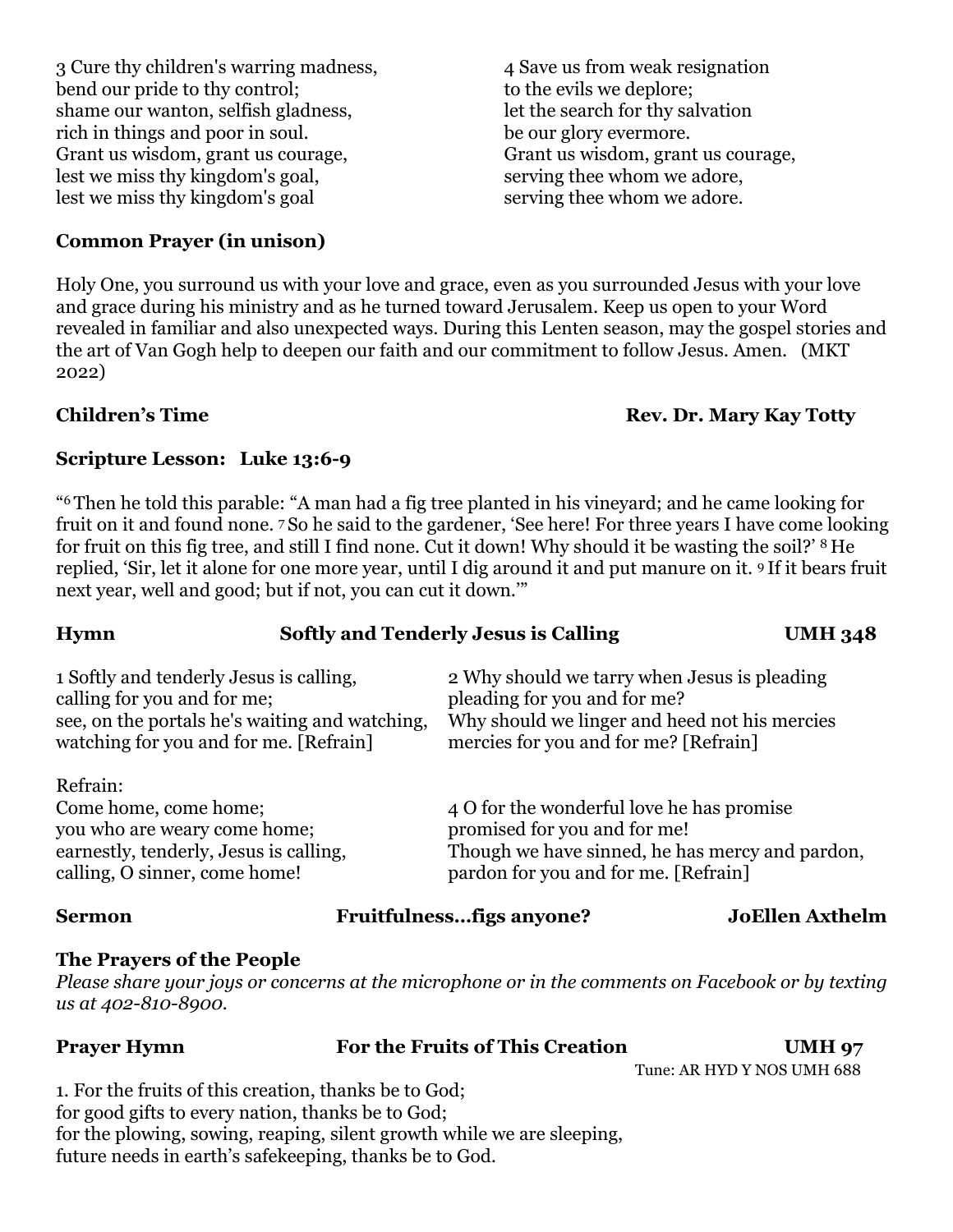2. In the just reward of labor, God's will is done; in the help we give our neighbor, God's will is done; in our worldwide task of caring for the hungry and despairing, in the harvests we are sharing, God's will is done.

3. For the harvests of the Spirit, thanks be to God; for the good we all inherit, thanks be to God; for wonders that astound us, for the truths that sill confound us, most of all, that love has found us, thanks be to God.

> Sharing of Joys & Concerns Pastoral Prayer The Lord's Prayer

### **Offertory Deb Snell**

### **Doxology Praise God, from Whom All Blessings Flow UMH 95**

Praise God, from whom all blessings flow; praise God, all creatures here below; praise God above, ye heavenly host; praise Father, Son, and Holy Ghost. Amen.

### **Prayer of Dedication (in unison)**

God of Grace, enable us to use our talents, treasure, and time in service to you and the world. While we may not paint like Van Gogh, we can give and we can serve with glad and generous hearts. Put our talents, treasure, and time to work for the building up of your kingdom and the ministries of this congregation. Amen. (MKT 2022)

# **Foundation Moment** Julie Moody **Hymn Lord, Dismiss Us with Thy Blessing UMH 671** 1. Be not dismayed whate'er betide, 2. Through days of toil when heart doth fail, God will take care of you; God will take care of you; beneath his wings of love abide, when dangers fierce your path assail, God will take care of you. [Refrain] God will take care of you. [Refrain] Refrain: God will take care of you, through every day, o'er all the way; he will take care of you, God will take care of you. 3. All you may need he will provide, 4. No matter what may be the test, God will take care of you; God will take care of you; nothing you ask will be denied, lean, weary one, upon his breast, God will take care of you. [Refrain] God will take care of you. [Refrain]